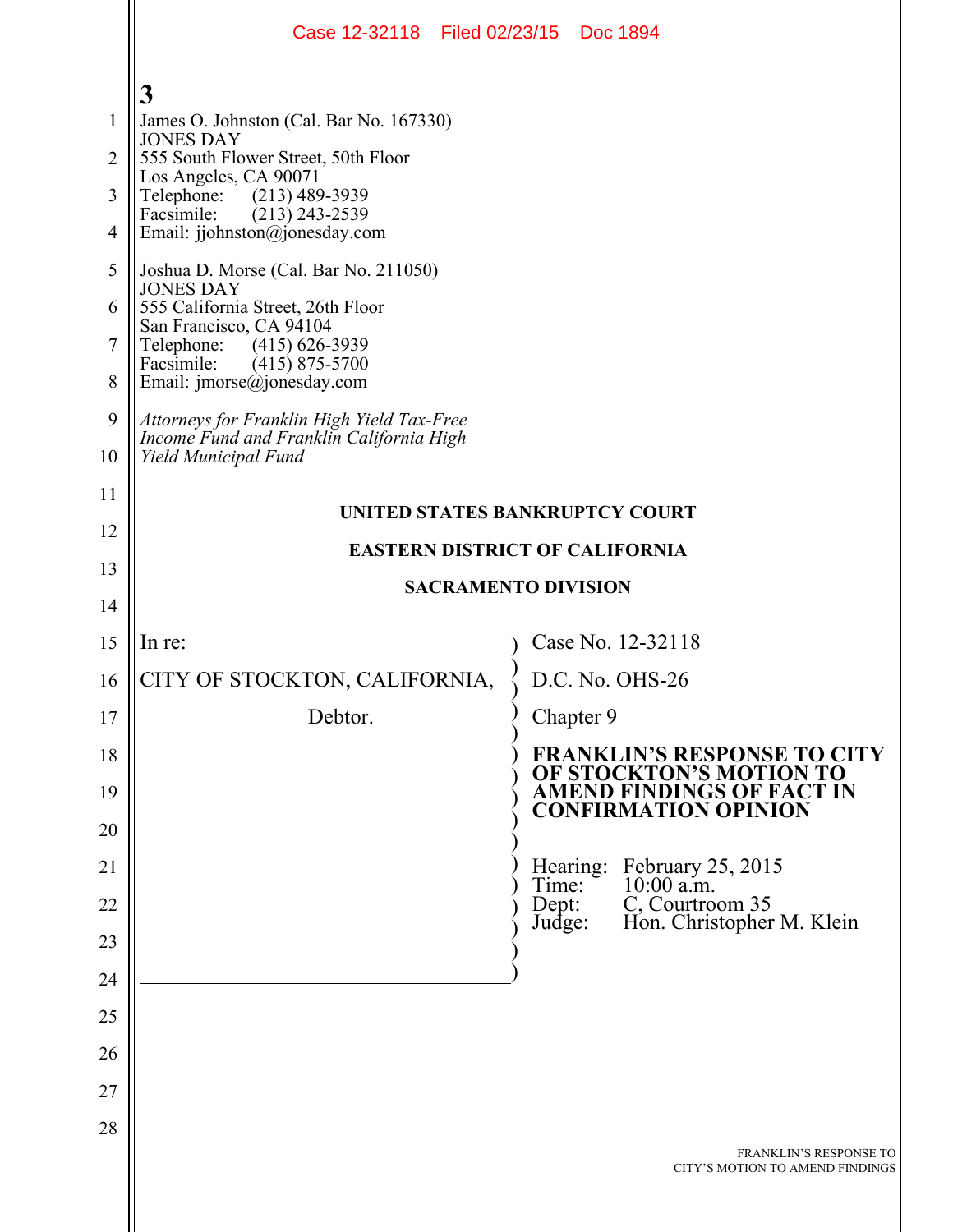## Case 12-32118 Filed 02/23/15 Doc 1894

The City requests that the Court amend its Opinion on confirmation to make it "consistent" with Paragraph 3 of the Confirmation Order, which fixes the amount of Franklin's unsecured claim at  $$30,480,190$ <sup>1</sup>

Franklin agrees that the Confirmation Order properly accounts for Trustee-held reserve funds by reducing the allowed amount of Franklin's unsecured claim. The City, however, makes two inaccurate assertions that do not follow from that fact. It claims that the reduction in Franklin's unsecured claim "means that the Franklin secured claim increases from \$4,052,000 to \$6,123,435.15" and that "[t]his raises Franklin's total recovery on its secured and unsecured claims from approximately 12% to approximately 17.5%." Motion at 3.

10 11 12 13 14 15 Neither assertion is correct. The accounts maintained by the Trustee were funded by Franklin with a portion of the proceeds of Franklin's bonds. Virtually all of the funds held by the Trustee were deposited in the Reserve Account,<sup>2</sup> the sole purpose of which was to provide for payment of the bonds.<sup>3</sup> The City cannot now and never could draw upon those funds, and it accurately concedes that the reserve "could not be recovered by the City, through bankruptcy or otherwise." Motion at 2.

16 17 18 19 20 As a consequence, the reserve funds held by the Trustee do not "increase" Franklin's secured claim. They merely reduce the City's total obligation to Franklin. Thus, as both the Plan and the Confirmation Order correctly provide, the allowed amount of Franklin's secured claim is \$4,052,000 and the allowed amount of Franklin's unsecured claim is \$30,480,190 – representing a total claim of \$34,532,190.

21 22 The Plan provides a recovery on Franklin's secured claim of \$4,052,000 and a recovery on Franklin's unsecured claim of  $$285,227.52$ .<sup>4</sup> That is a total recovery of  $$4,337,227.52$  on

23

1

2

3

4

5

6

7

8

9

2 The Reserve Account held \$2,245,260.94 on the petition date. Stipulation ¶ 2.

28 4 0.93578% of  $$30,480,190 = $285,227.52$ .

<sup>24</sup> 25  $\overline{a}$ 1 *City Of Stockton, California's Motion Pursuant To Federal Rule Of Bankruptcy Procedure 7052 To Amend Findings Of Fact In Opinion Regarding Confirmation And Status Of CalPERS* [DN 1889] ("Motion") at 4. Capitalized terms are as defined in the Motion.

<sup>26</sup> 27 3 *See* Indenture § 5.05 [Trial Ex. 3047] ("Amounts in the Reserve Account shall be used and withdrawn by the Trustee solely for the purpose of making transfers to the Interest Account and the Principal Account . . . or for the retirement of all Bonds then outstanding . . . .").